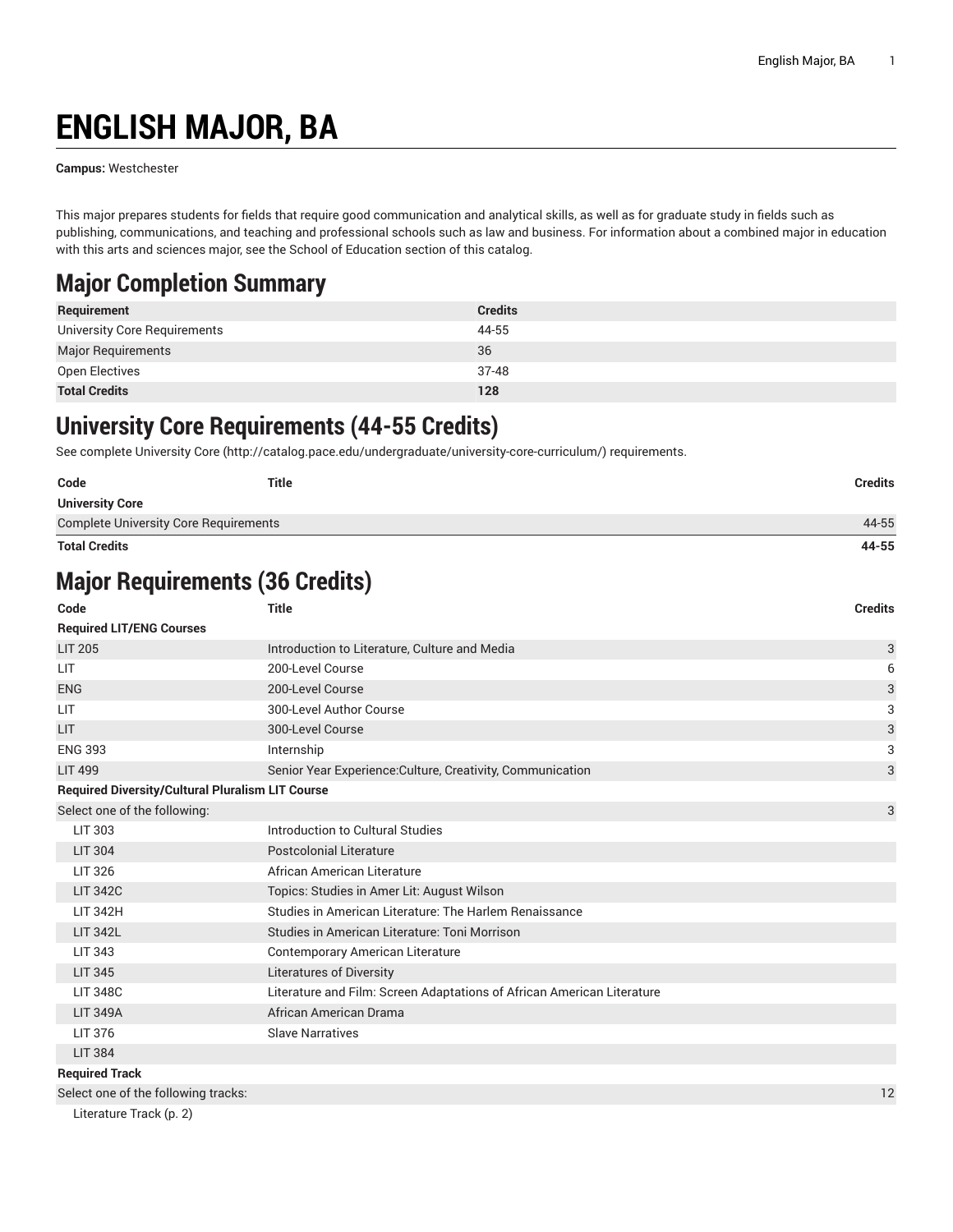| Writing Track (p. 2) |    |
|----------------------|----|
| <b>Total Credits</b> | 39 |
|                      |    |

#### <span id="page-1-0"></span>**Literature Track**

| <b>Credits</b>                                                                                                       |  |
|----------------------------------------------------------------------------------------------------------------------|--|
| 12                                                                                                                   |  |
| Internship                                                                                                           |  |
| Three department-approved LIT 300-level courses that focus on a genre, period, or multicultural or world literature. |  |
|                                                                                                                      |  |

#### <span id="page-1-1"></span>**Total Credits 12**

#### **Writing Track**

| Code                                       | <b>Title</b>                                      | <b>Credits</b> |
|--------------------------------------------|---------------------------------------------------|----------------|
| Complete the following:                    |                                                   | 12             |
| <b>ENG 393</b>                             | Internship                                        |                |
| Select three of the following ENG courses: |                                                   |                |
| <b>ENG 223</b>                             | <b>Creative Writing</b>                           |                |
| <b>ENG 300</b>                             | Language and Gender                               |                |
| <b>ENG 302</b>                             | <b>Composition Theory and Practice</b>            |                |
| <b>ENG 306</b>                             | Writing for the Professions                       |                |
| <b>ENG 307</b>                             | <b>Creative Writing: Fiction</b>                  |                |
| <b>ENG 308</b>                             | <b>Creative Writing: Poetry</b>                   |                |
| <b>ENG 309</b>                             | <b>Creative Nonfiction</b>                        |                |
| <b>ENG 311</b>                             | Workshop in Fiction Writing                       |                |
| <b>ENG 312</b>                             | Workshop in Poetry Writing                        |                |
| <b>ENG 322</b>                             | <b>Advanced Writing</b>                           |                |
| <b>ENG 322A</b>                            | Advanced Writing: The Art of the Memoir           |                |
| <b>ENG 322B</b>                            | Topic: Advanced Writing: Fiction                  |                |
| <b>ENG 322C</b>                            | Advanced Writing: Writing for Children and Tweens |                |
| <b>ENG 324</b>                             | Writing of Fiction                                |                |
| <b>ENG 326C</b>                            | Topics in Professional Writing: Travel Writing    |                |
| <b>ENG 391</b>                             | Advanced Writing Workshop: Poetry                 |                |
| <b>ENG 392</b>                             | Seminar in Poetry Writing                         |                |
| <b>ENG 396A</b>                            |                                                   |                |
| <b>ENG 396D</b>                            | <b>Topics: Playwriting</b>                        |                |
| <b>Total Credits</b>                       |                                                   | 12             |

## **Open Electives (37-48 Credits)**

| Code                  | <b>Title</b><br><b>Credits</b> |
|-----------------------|--------------------------------|
| <b>Open Electives</b> |                                |
| Select 37-48 credits  | $37 - 48$                      |
| <b>Total Credits</b>  | $37 - 48$                      |

## **Literature Track**

| <b>Course</b>                                                          | <b>Title</b>                                             | <b>Credits</b> |
|------------------------------------------------------------------------|----------------------------------------------------------|----------------|
| <b>First Year</b>                                                      |                                                          |                |
| Fall                                                                   |                                                          |                |
| <b>ENG 110</b>                                                         | Composition                                              | 3              |
| Take two Area of Knowledge courses as a Learning Community (LC) course |                                                          | 6              |
| Second Language Course, if applicable                                  |                                                          | 3              |
| <b>CIS 101</b>                                                         | Introduction to Computing                                | 3              |
| <b>UNV 101</b>                                                         | First-Year Seminar. Introduction to University Community |                |
|                                                                        | <b>Credits</b>                                           | 16             |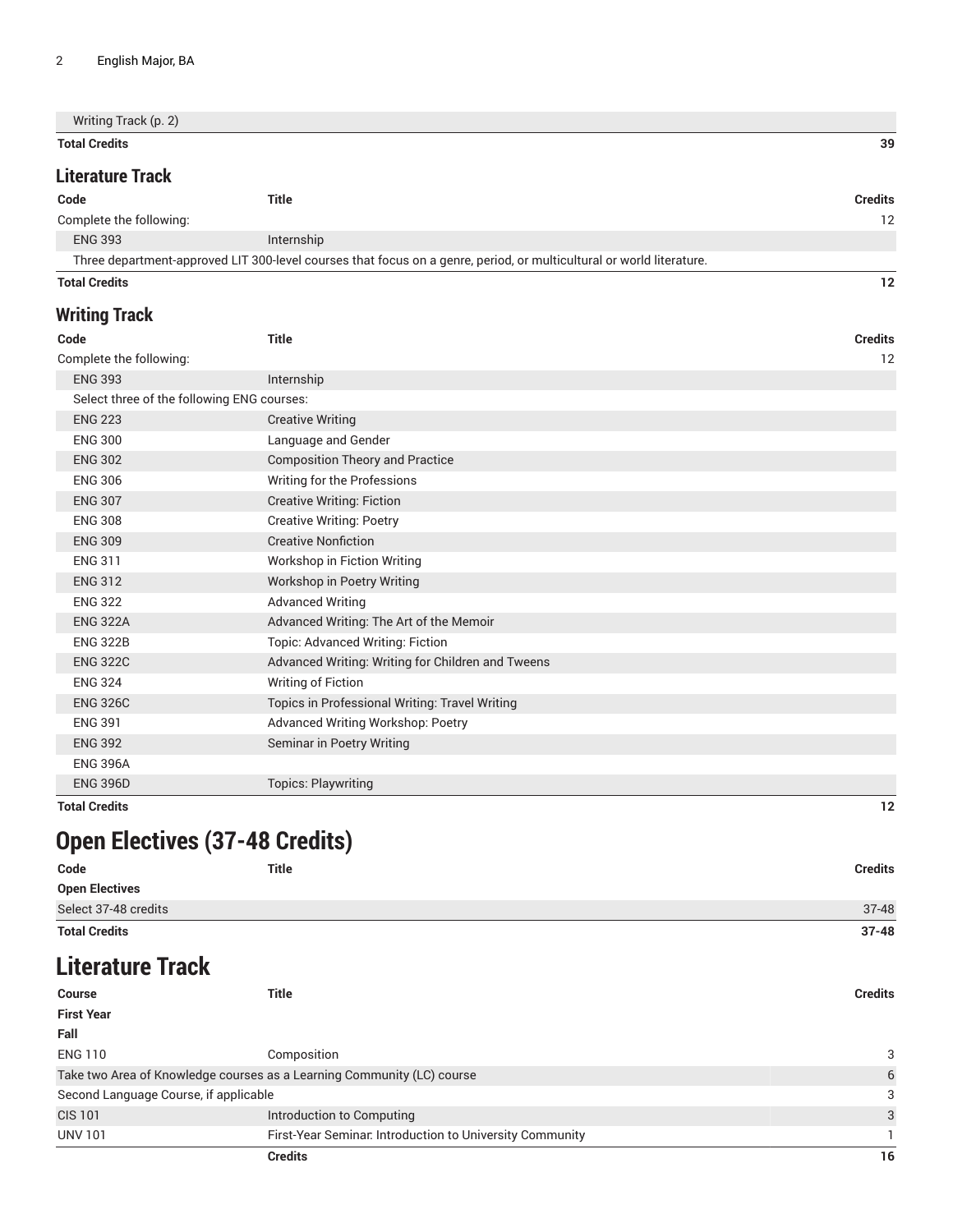| Spring                                             |                                                                                   |    |
|----------------------------------------------------|-----------------------------------------------------------------------------------|----|
| <b>ENG 120</b>                                     | <b>Critical Writing</b>                                                           |    |
| <b>LIT 205</b>                                     | Introduction to Literature, Culture and Media (Writing Enhanced (WE) course)      | 3  |
| Second Language Course, if applicable              |                                                                                   | 3  |
| One Lab Science course                             |                                                                                   | 3  |
| <b>COM 200</b>                                     | <b>Public Speaking</b>                                                            | 3  |
|                                                    | <b>Credits</b>                                                                    | 16 |
| <b>Second Year</b>                                 |                                                                                   |    |
| Fall                                               |                                                                                   |    |
|                                                    | One 200-level major requirement course in subject LIT (Writing Enhanced (WE))     | 3  |
|                                                    | One 200-level major requirement course in subject ENG                             | 3  |
| Take any one remaining Area of Knowledge course    |                                                                                   | 3  |
|                                                    | Take any one remaining Area of Knowledge course (Civic Engagement (CE) course)    | 3  |
| Take any one remaining Area of Knowledge course    |                                                                                   | 3  |
|                                                    | <b>Credits</b>                                                                    | 15 |
| Spring                                             |                                                                                   |    |
|                                                    | One 200-level major requirement course in subject LIT (Writing Enhanced (WE))     | 3  |
|                                                    | One 300-level major required course in subject LIT (Diversity/Cultural Pluralism) | 3  |
| Take any one remaining Area of Knowledge course    |                                                                                   | 3  |
| <b>MAT 102</b>                                     | <b>Mathematics for Life</b>                                                       | 3  |
| <b>ENG 201</b>                                     | Writing in the Disciplines                                                        | 3  |
|                                                    | <b>Credits</b>                                                                    | 15 |
| Third Year                                         |                                                                                   |    |
| Fall                                               |                                                                                   |    |
| <b>ENG 393</b>                                     | Internship                                                                        | 3  |
| One 300-level required track course in subject LIT |                                                                                   | 3  |
| Take any one remaining Area of Knowledge course    |                                                                                   | 3  |
| Take any one remaining Area of Knowledge course    |                                                                                   | 3  |
| Open Elective Course                               |                                                                                   | 3  |
| <b>Open Elective Course</b>                        |                                                                                   | 3  |
|                                                    | <b>Credits</b>                                                                    | 18 |
| Spring                                             |                                                                                   |    |
| One 300-level Author course in subject LIT         |                                                                                   | 3  |
| One required track course in subject LIT           |                                                                                   | 3  |
| Take any one remaining Area of Knowledge course    |                                                                                   | 3  |
| One required track course in subject LIT           |                                                                                   | 3  |
| Open Elective Course                               |                                                                                   | 3  |
| Open Elective Course                               |                                                                                   | 3  |
|                                                    | <b>Credits</b>                                                                    | 18 |
| Fourth Year                                        |                                                                                   |    |
| Fall                                               |                                                                                   |    |
| One required track course in subject LIT           |                                                                                   | 3  |
| Open Elective Course                               |                                                                                   | 3  |
| Open Elective Course                               |                                                                                   | 3  |
| Open Elective Course                               |                                                                                   | 3  |
| Open Elective Course                               |                                                                                   | 3  |
|                                                    | <b>Credits</b>                                                                    | 15 |
| Spring                                             |                                                                                   |    |
| <b>ENG 499</b>                                     | Senior Vear Evnerience in English                                                 | ₽  |

ENG 499 Senior Year Experience in English 3 Senior Year Experience in English 3 Open Elective Course 33 Open Elective Course 3 Open Elective Course 30 No. 2012 12:00:00 No. 2012 12:00:00 No. 2012 12:00:00 No. 2012 13:00:00 No. 30 No. 201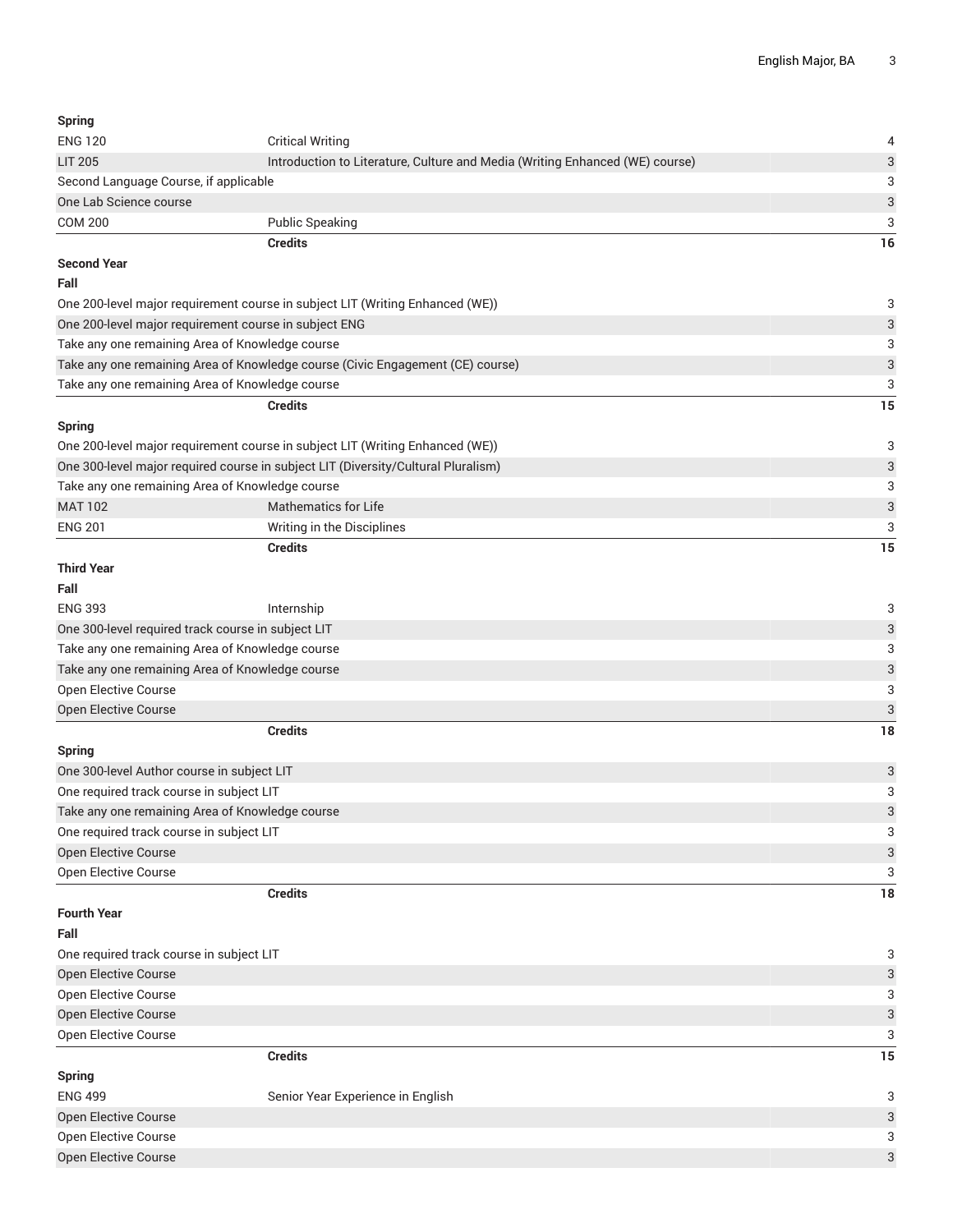| Open Elective Course                             |                                                                                      | 3                         |
|--------------------------------------------------|--------------------------------------------------------------------------------------|---------------------------|
|                                                  | <b>Credits</b>                                                                       | 15                        |
|                                                  | <b>Total Credits</b>                                                                 | 128                       |
| <b>Writing Track</b>                             |                                                                                      |                           |
| <b>Course</b>                                    | <b>Title</b>                                                                         | <b>Credits</b>            |
| <b>First Year</b>                                |                                                                                      |                           |
| Fall                                             |                                                                                      |                           |
| <b>ENG 110</b>                                   | Composition                                                                          | 3                         |
|                                                  | Take two Area of Knowledge courses as Learning Community (LC) courses                | 6                         |
|                                                  | First Second Language Course. See Advisor for guidelines                             | 3                         |
| <b>CIS 101</b>                                   | Introduction to Computing                                                            | 3                         |
| <b>UNV 101</b>                                   | First-Year Seminar. Introduction to University Community                             | 1                         |
|                                                  | <b>Credits</b>                                                                       | 16                        |
| <b>Spring</b>                                    |                                                                                      |                           |
| <b>ENG 120</b>                                   | <b>Critical Writing</b>                                                              | 4                         |
| <b>LIT 205</b>                                   | Introduction to Literature, Culture and Media                                        | $\ensuremath{\mathsf{3}}$ |
| Second Language Course, if applicable            |                                                                                      | 3                         |
| One Lab Science course                           |                                                                                      | $\ensuremath{\mathsf{3}}$ |
| <b>COM 200</b>                                   | <b>Public Speaking</b>                                                               | 3                         |
|                                                  | <b>Credits</b>                                                                       | 16                        |
| <b>Second Year</b>                               |                                                                                      |                           |
| Fall                                             |                                                                                      |                           |
|                                                  | One 200-level major requirement course in subject LIT (Writing Enhanced (WE))        | 3                         |
|                                                  | One 200-level major requirement course in subject ENG                                | 3                         |
|                                                  | Take any one remaining Area of Knowledge course                                      | 3                         |
|                                                  | Take any one remaining Area of Knowledge Course (Civic Engagement (CE) course        | 3                         |
|                                                  | Take any one remaining Area of Knowledge course                                      | 3                         |
|                                                  | <b>Credits</b>                                                                       | 15                        |
| <b>Spring</b>                                    |                                                                                      |                           |
|                                                  | One 200-level major requirement course in subject LIT (Writing Enhanced (WE) course) | 3                         |
|                                                  | One 300-level required course in subject LIT (Diversity/Cultural Pluralism)          | 3                         |
|                                                  | Take any one remaining Area of Knowledge course                                      | 3                         |
| <b>MAT 102</b>                                   | <b>Mathematics for Life</b>                                                          | $\ensuremath{\mathsf{3}}$ |
| <b>ENG 201</b>                                   | Writing in the Disciplines                                                           | 3                         |
|                                                  | <b>Credits</b>                                                                       | 15                        |
| <b>Third Year</b>                                |                                                                                      |                           |
| Fall                                             |                                                                                      |                           |
| <b>ENG 393</b>                                   | Internship                                                                           | 3                         |
|                                                  | One 300-level major requirement course in subject LIT                                | 3                         |
|                                                  | Take any one remaining Area of Knowledge course                                      | 3                         |
|                                                  | Take any one remaining Area of Knowledge course                                      | 3                         |
| Open Elective Course                             |                                                                                      | 3                         |
| Open Elective Course                             |                                                                                      | 3                         |
|                                                  | <b>Credits</b>                                                                       | 18                        |
| <b>Spring</b>                                    |                                                                                      |                           |
|                                                  | One 300-level major Author requirement course in subject Lit                         | 3                         |
|                                                  | Take any one remaining Area of Knowledge course                                      | 3                         |
|                                                  | One required Writing track course in subject ENG                                     | 3                         |
| One required Writing track course in subject ENG |                                                                                      |                           |

Open Elective Course 30 No. 2012 12:00 No. 2012 12:00:00 No. 2012 12:00:00 No. 2012 12:00:00 No. 30 No. 30 No. 30 No. 30 No. 30 No. 30 No. 30 No. 30 No. 30 No. 30 No. 30 No. 30 No. 30 No. 30 No. 30 No. 30 No. 30 No. 30 No.